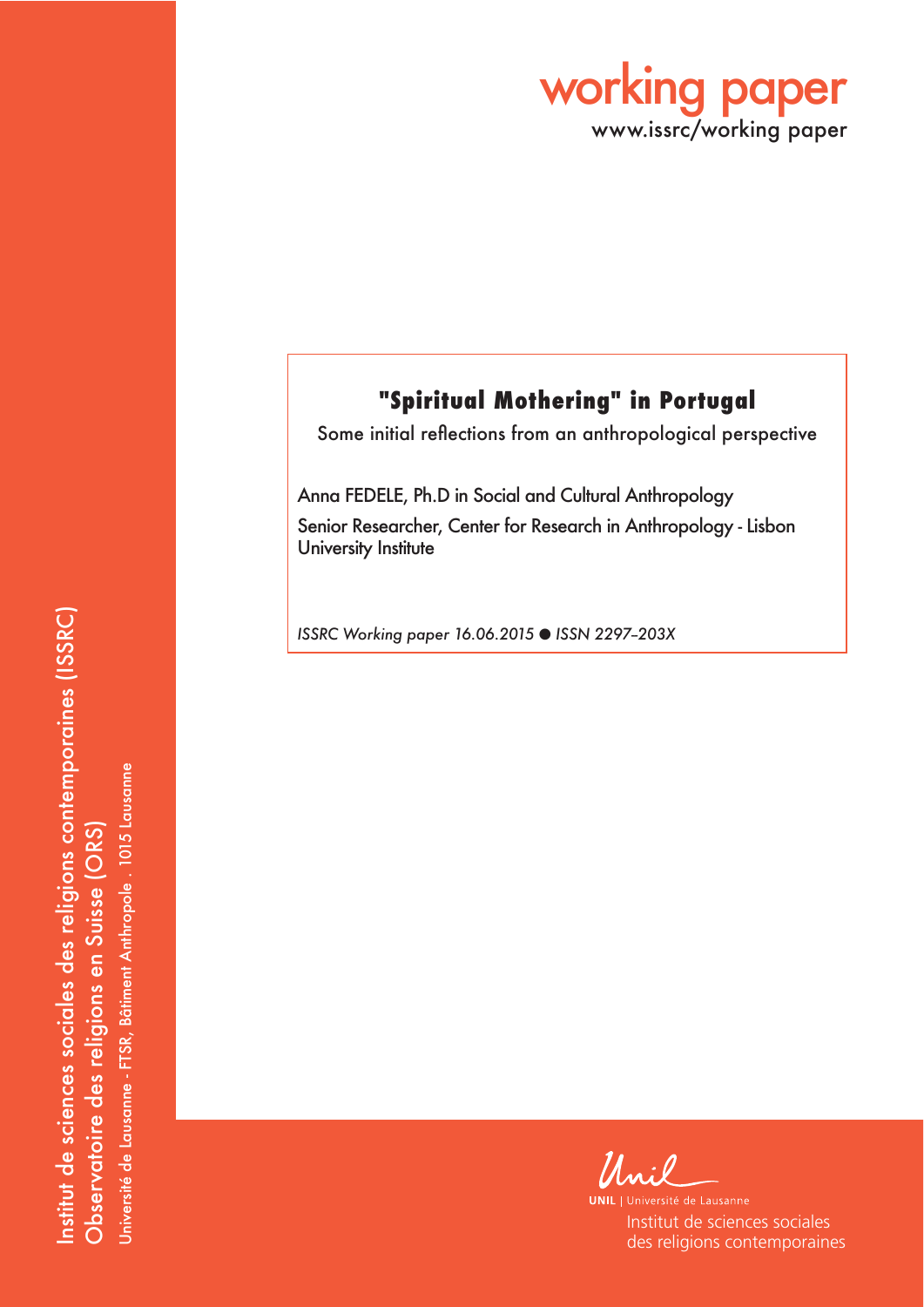## **"Spiritual Mothering" in Portugal: Some initial reflections from an anthropological perspective**

#### **Abstract**:

This paper is based on ongoing fieldwork on "spiritual mothering" in contemporary Portugal. I use spiritual mothering as an umbrella term that covers different mothering choices based on the assumption that pregnancy, childbirth and early childhood are important spiritual occasions for both mother and child. The women I encountered choose practices such as homebirth, prolonged breastfeeding or attachment parenting because they see them as being healthier and empowering for mother and child on a physical but also on a spiritual level. Considering that I have not concluded my fieldwork and that little literature exists about the religious dimension of alternative mothering choices in the social sciences, the aim of this paper is to present a first description of this phenomenon paying special attention to the influence that theories and practices related to Goddess spirituality have on spiritual mothering. Drawing on Pamela Klassen's ethnography about religion and homebirth in America (2001) I will argue that in Portugal, where there is one of the highest caesarean rates in Europe and alternative medicine and healthcare are only slowly finding their way into hospitals, spiritual mothering appears as an important source for challenging biomedical models of the body.

**Keywords**: Goddess Spirituality, Spiritual Mothering, Portugal, Alternative Medicine, biomedicine, homebirth, breastfeeding, attachment parenting

#### **Author details**:

Anna Fedele is a senior researcher (investigadora auxiliar) at the Center for Research in Anthropology of the Lisbon University Institute. She has done research on popular Catholicism in Catalonia, on Goddess Spirituality in Spain, Italy and Portugal, on alternative pilgrimages to Catholic shrines related to saint Mary Magdalene in France and more recently on spiritual mothering in Portugal. She is the author of *Looking for Mary Magdalene* (Oxford University Press, 2013, Award for Excellence of the American Academy of Religion) and has co-edited *Gender and Power in Contemporary Spirituality* (Routledge, 2013) and *Encounters of Body and Soul in Contemporary Religious Practices* (Berghahn, 2011).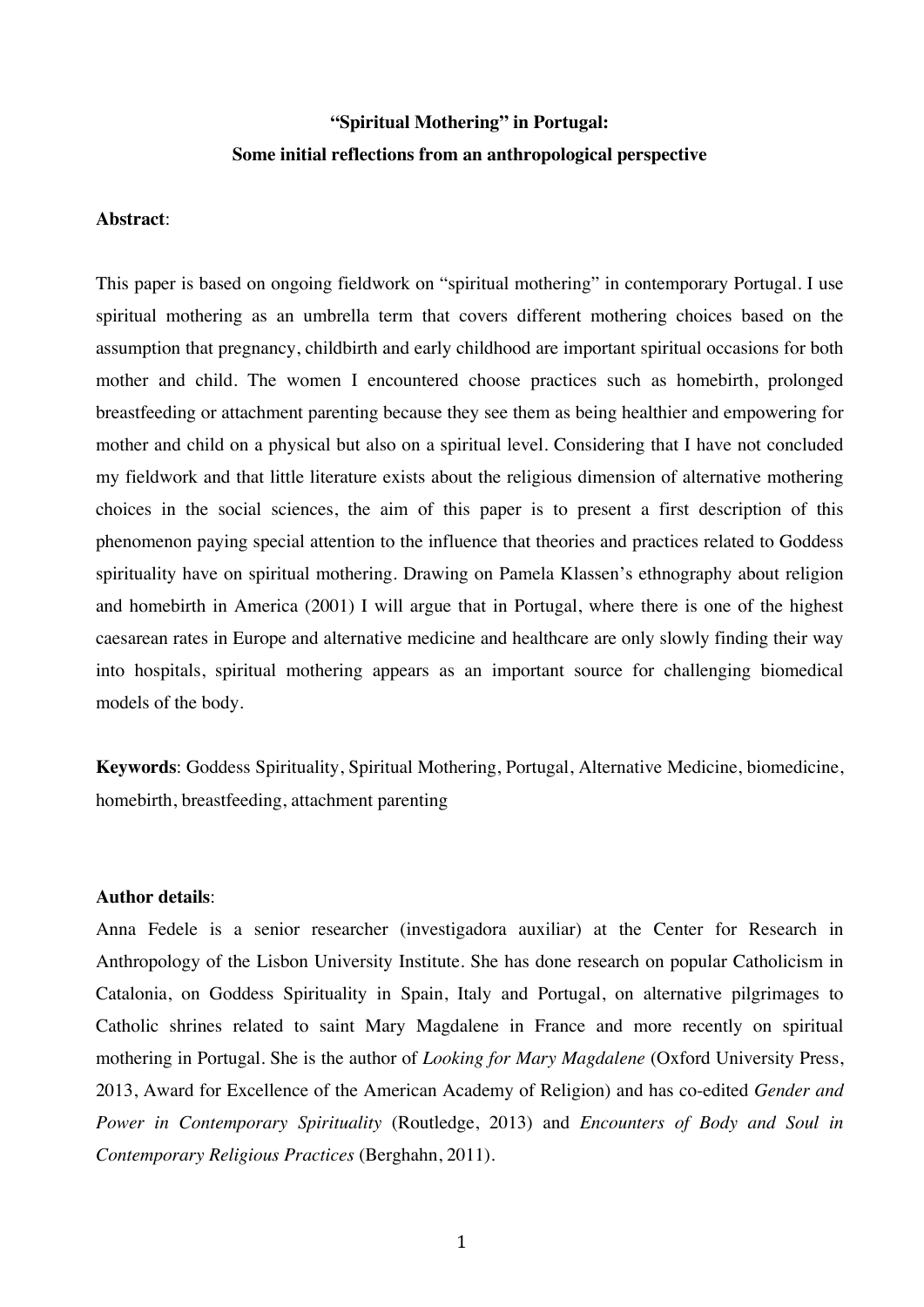This article is based on ongoing ethnographic research about "spiritual mothering" in Portugal since 2013. I use the term spiritual mothering as an umbrella to describe different mothering choices based on the assumption that pregnancy, childbirth and early childhood are of crucial importance for the child's development as well as for the wellbeing of the mother and contain important spiritual and religious meanings. The Portuguese mothers I encountered insist that birthing and breastfeeding are not only physiological processes but also spiritual occasions. They therefore choose what they consider as empowering ways of mothering such as homebirth, waterbirth, prolonged breastfeeding and other forms of attachment parenting.

Considering that I have not concluded my fieldwork and that little research about spiritual mothering has been done so far in the social sciences this paper aims to provide a first description of this phenomenon in Portugal as well as some initial reflections. I will also analyse how the international Goddess spirituality movement influences the theories and practices these women use to justify their choices and make sense of their rituals.

Homebirth, attachment parenting and other forms of alternative mothering have become increasingly popular especially in the UK, US and Canada, but are still at their beginnings in traditionally Catholic countries of Southern Europe such as Portugal (White and Schouten 2013; da Silva Santos 2012). In a country like Portugal, that has one of the highest rates in caesarean section in Europe and where alternative medicine and healing techniques are only slowly being recognized by local authorities, "spiritual" mothers have to face many challenges. To give just one example, in Portugal women who are determined to birth in water are often obliged to choose to give birth at home. Unlike in other European countries such as Germany or Switzerland for instance, where some hospitals and/or clinics are equipped with birthing pools to allow women to birth in water or to experience part of their labour in water, most Portuguese hospitals do not have birthing pools or, if (in rare cases) they have one, their midwives and doctors have rarely been trained to assist a waterbirth. Homebirth as such exists in a sort of legal void in Portugal (White and Schouten 2014; da Silva Santos 2012) and women who chose to give birth at home are generally considered as irresponsible and accused of putting themselves and their babies in danger.

Referring to the story of one of my informants that well exemplifies the experiences of other women I encountered, I will show the power negotiations she had to go through in order to give birth at home and the way in which her spiritual approach to mothering allowed her to challenge not only the Portuguese biomedical system but also Portuguese governmental rules about the registration of newborns. Drawing on Pamela Klassen's ethnographic analysis of homebirth and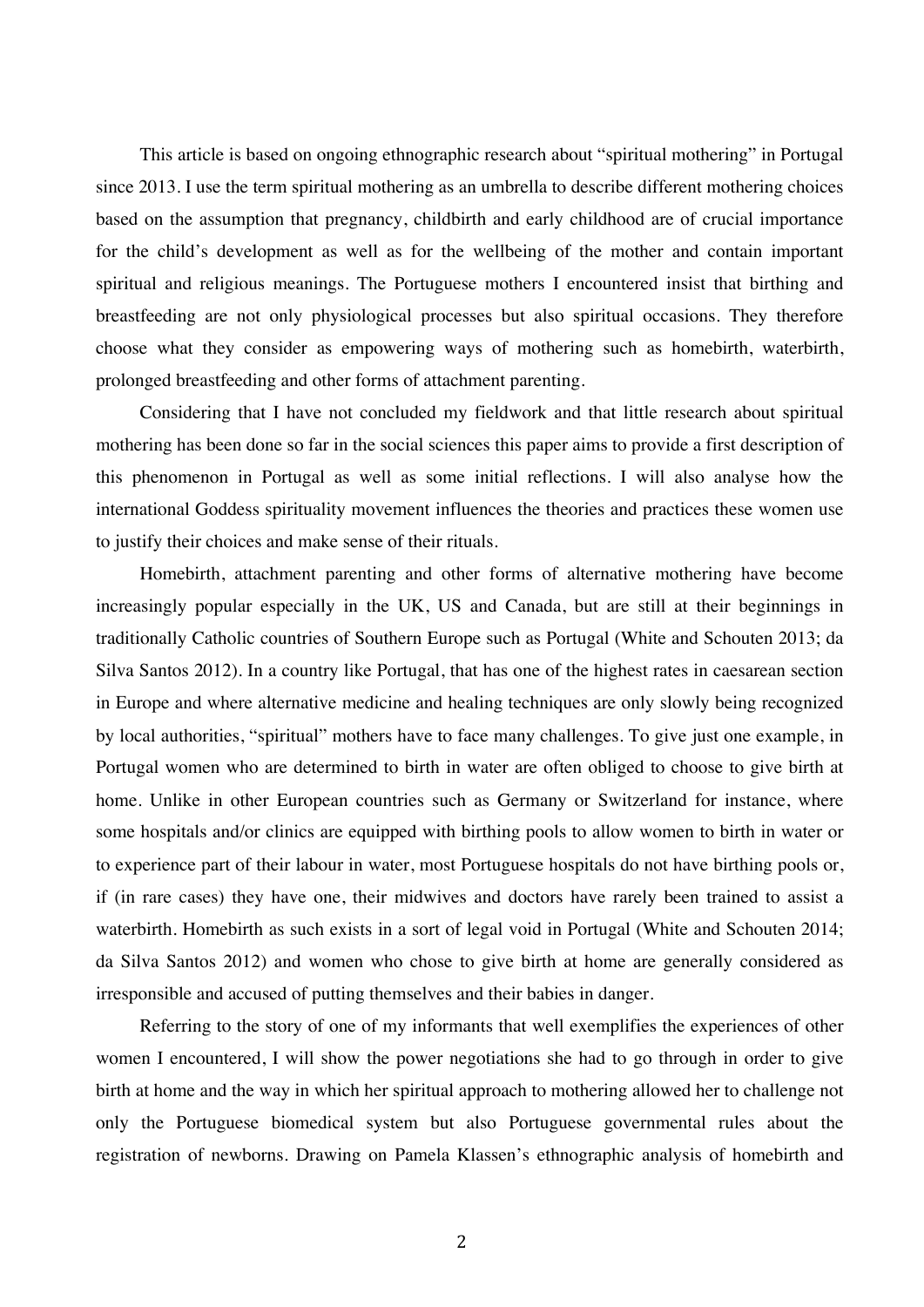religion in America (2001) I will argue that in Portugal spiritual mothering appears as an important source for challenging biomedical models of the body.

#### **Goddess Spirituality**

Before I introduce the theories and practices related to spiritual mothering in Portugal let me first explain what I mean when I speak of Goddess spirituality. The term "Goddess spirituality" is normally used to refer to an international religious movement that is described along with other new religious movements with the umbrella term Neopaganism or, more recently, contemporary Paganism. Contemporary Pagan movements range from neo-shamanic groups revitalizing Native American or other shamanic traditions, over to groups that have been described as part of a "feminist spirituality" (Eller 1993), or to witchcraft groups, as well as contemporary druids and Isis fellowships. Neopagan theories and practices started to spread in the 1960s in Great Britain and in North America<sup>1</sup>. Neopagans share a desire to revitalize pre-Christian nature religions and a criticism of institutionalized religions (particularly Christianity) as patriarchal and misogynist. Not all contemporary Pagan groups however worship the Goddess or use gender as a central element for their theories and practices. These two elements are characteristic of Goddess spirituality movements. Moreover, not all those groups described as contemporary Pagans would feel at ease with the term Pagan and this is particularly the case in traditionally Catholic countries of Southern Europe where I did my research (Fedele 2013a, 2013b). Goddess spirituality is sometimes also assimilated with New Age spirituality, however, I found that the term New Age was often perceived as derogatory by my Southern European informants (Fedele 2013a, 2013b; Fedele and Knibbe 2013). Also other social scientists have pointed out the problems related with the term New Age (e.g. Wood 2007, 2010). For these reasons I prefer to use the term "Goddess spirituality" that was widely used and accepted by my Southern European interlocutors during fieldwork conducted since 2002 first in Italy and Spain and later, since 2009, in Portugal.

With a few exceptions (Rountree 2014; Aitamurto and Simpson 2012), little attention has been paid by social scientists to the spread of Goddess spirituality in continental Europe and especially in traditionally Catholic countries in Southern Europe such as Italy, Spain or Portugal. It is difficult to determine an approximate number of Goddess spirituality practitioners in mainland Europe (Fedele 2013b), let alone in Southern Europe. This is due to different factors such as the un-

<sup>&</sup>lt;sup>1</sup> For a detailed study of the rise and development of Neopagan theories see Hutton (1999). For an early study about witchcraft among Londoners see Luhrmann (1989). For ethnographic or sociological studies about contemporary Pagans in the United States see Berger (1999, 2003), Pike (2001; 2004), Salomonsen (2002) and Magliocco (2004).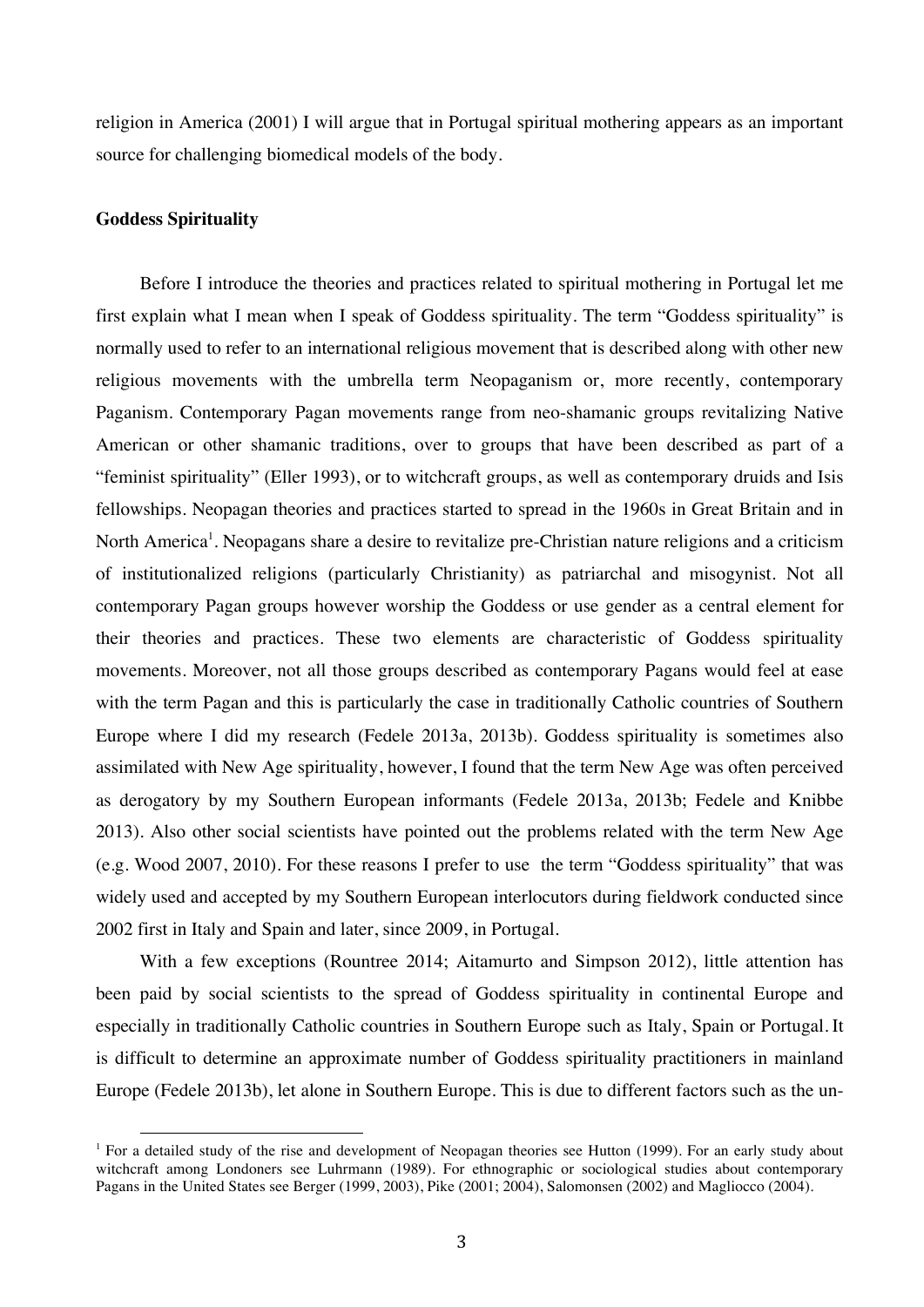institutional nature of the movement, the secrecy of many individuals out of fear of social criticism or even discrimination and, finally, because of the disagreement about the religious movements that fall into the category of Goddess spirituality or contemporary Paganism.

Considering the slipperiness of Goddess spirituality, elsewhere (Fedele 2013a:67) I have proposed to think of it as a polythetic class. Following Martin Southwold's (1978) approach in his study of Buddhism, a polythetic class is formed by a bundle of attributes all of which are not necessarily possessed by each member of the class.<sup>2</sup> The complete polythetic class I elaborated to describe Goddess spirituality would therefore be as follows:

- 1. Use of an energy discourse
- 2. Centrality of ritual creativity
- 3. Use of gender as a central element for religious and social criticism<sup>3</sup>
- 4. Emphasis on self-realization and self-authenticity<sup>4</sup>
- 5. Sacralization of body and sexuality
- 6. Importance of the connection with "the Goddess" and "Mother Earth" and practices to obtain this connection
- 7. Reclamation of a matriarchal past and of beliefs in unity with paganism
- 8. Criticism of Christianity for being androcentric, exclusive and disembodied
- 9. Androcentrism considered as the basis for the current catastrophic situation
- 10. Rejection of the concept of religion: you need no intermediaries to relate to the divine

Those involved in Goddess spirituality describe women's ability to give birth as something sacred that has not been sufficiently valorised within patriarchal society. They consider that Judaeo-Christian religions labelled female processes such as menstruation, conception through sex or childbirth as polluting or sinful (e.g Klassen 2001:83) and want to turn things upside down, offering a spirituality that sacralises and ritually celebrates these processes. As I have shown in my previous analysis of the sacralisation of menstruation (Fedele 2013a:45-90, 2014a) within Goddess spirituality theories in books or workshops are rarely taken for granted.

 $2$  In their analysis of the New Age movement in Glastonbury (2000:54-56) David Riches and Ruth Prince's refer to Needham's concept of a polythetic class (1975) and Southwold's use of it to define the concept of religion. Southwold writes: "A phenomenon may be treated as a member of the class if it possesses only some of the attributes. Since different members of the class may possess different selections from the bundle of attributes, there is no guarantee that any one of these attributes is common to all the members. Indeed a class must be regarded as polythetic when there is no attribute which is both common to all members and important to understanding them." (1975:309)

<sup>3</sup> Eller 1993:6

<sup>4</sup> Heelas and Woodhead 2005:78-90.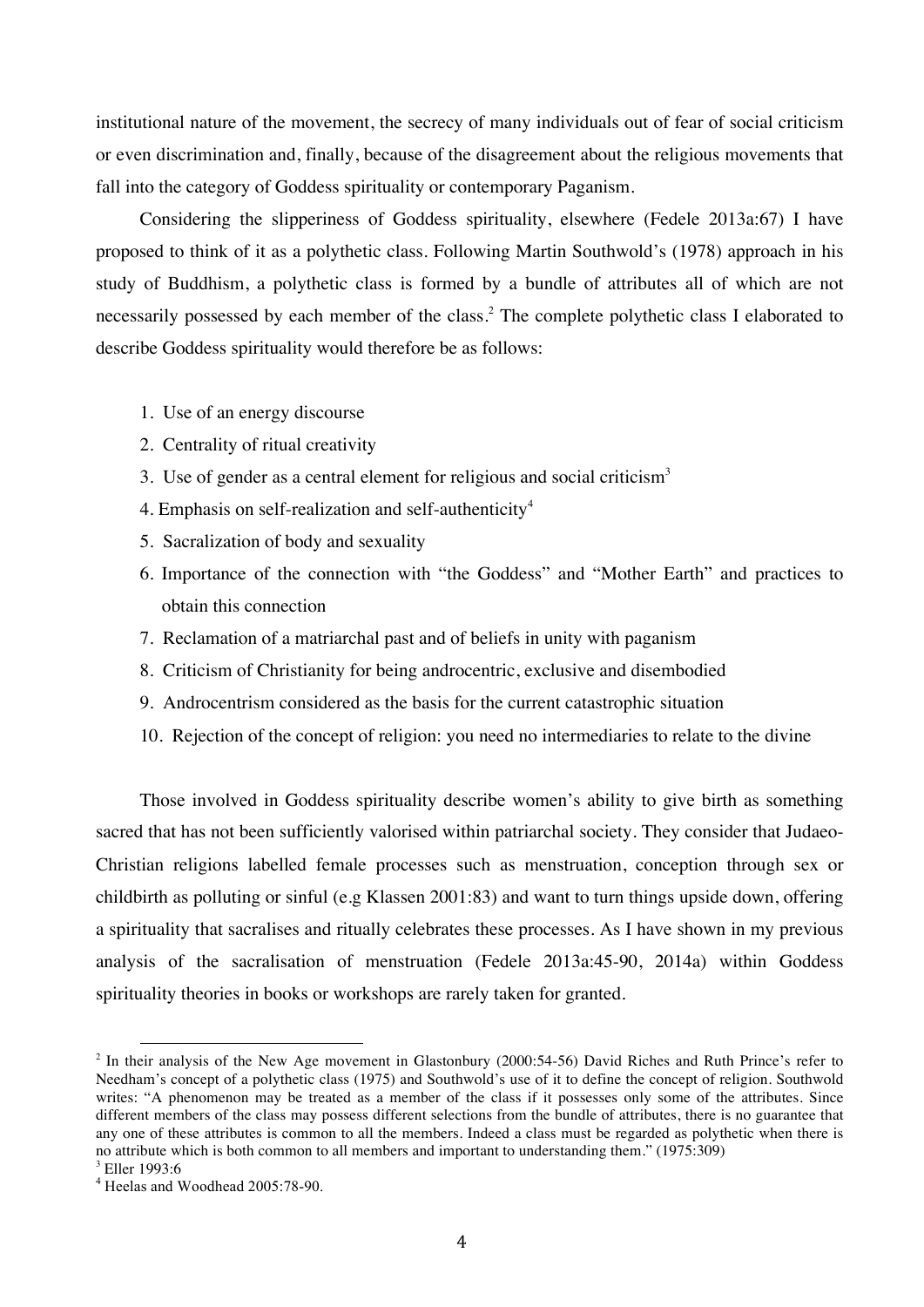Many of my informants in Italy, Spain and Portugal were secretive about their spiritual choices and believed that these could be misunderstood by their Catholic families or their social environment. They wanted to "re-consecrate matter" and felt that, in order to counterbalance the negative effect of patriarchy, it was important to overemphasize women's power and the "Feminine" and to venerate the "Goddess". An important number of them felt that they had "lost connection" with their "feminine essence" or more in general with "the Feminine" and with "Mother Earth".<sup>5</sup> They attributed this disconnection to the patriarchal society they lived in that undermined women's power and autonomy. However, they also saw this lost connection as one of the consequences of the sexual revolution in the sixties that led women to adopt a masculine way of life in order to obtain equality in the workplace. According to this worldview, men and women had lost contact with nature's rhythm, with the nurturing "energy" of "Mother Earth" and with their intuitive and sensitive "female side" or "essence" because they were living according to rhythms regulated by a society dominated by men. For my interlocutors this patriarchal and naturedominating life-style is passed on from mother to child and a different, more "female-oriented" and "spiritual" way of birthing and raising children therefore represents a fundamental step in the process of making a different world possible.

The sacralisation of the female reproductive cycle is a central theme of Goddess spirituality. During research on Goddess spirituality in Italy, Spain and in Portugal I found that my interlocutors created rituals to celebrate the sacredness of menstruation as the only blood that flows without somebody being wounded and the physical sign of women's power to give birth (Fedele 2013a, 2014a). They also celebrated rituals to honour menarche and menopause. With their rituals they wanted to transform menstruation from Eve's curse into a blessing because they held that until women considered menstruation as a problem or a disease they could not manage to feel at ease inside their female bodies and be proud of their femininity (Fedele 2014a). In this context, even if contraception and women's' ability to choose when and with whom to have a baby is highly valued, the contraceptive pill is often accused of offering a "false menstruation". Women are encouraged to use less intrusive birth-control methods and to take full advantage of the spiritual insights related to the menstrual period (Fedele 2013a:145-190; 2014a).

A great number of people I came to know during my fieldwork on Goddess spirituality in Southern Europe and later, during research on spiritual mothering in Portugal had been brought up as Catholics but were no longer practising. Following a common trend in contemporary religiosity in North America and Europe described by religious historians and social scientists, they stated that

<sup>&</sup>lt;sup>5</sup> "Mother Earth" and "Goddess" were sometimes used as synonyms considering that "Mother Earth" was the visible manifestation of the Goddess**.**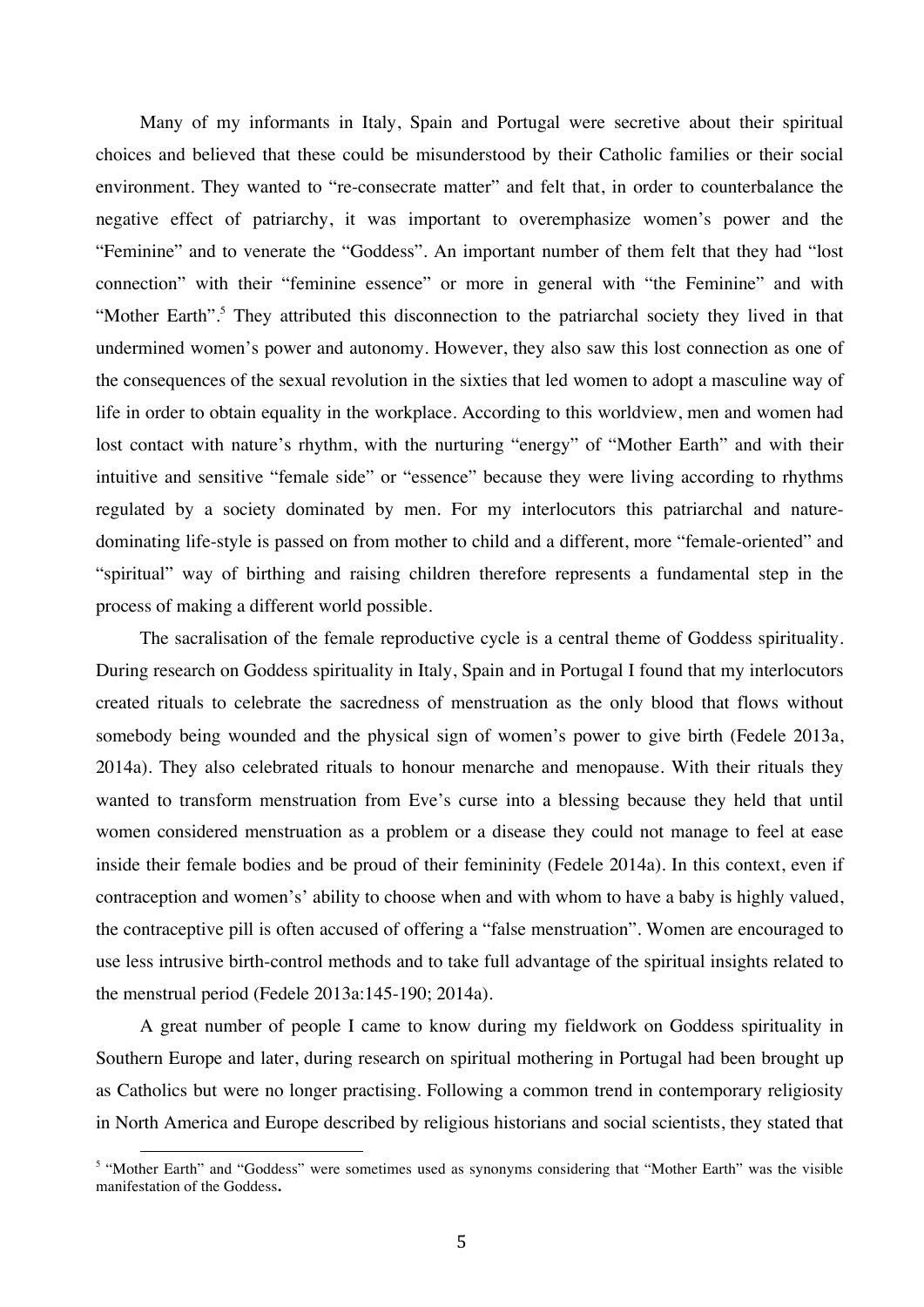they were not "religious" but "spiritual" (among others: Heelas and Woodhead 2005; Berger et al. 2008:14). Disappointed by the negative experiences within the Catholic framework they preferred the word "spirituality" to that of "religion" (Fedele and Knibbe 2013:1-27). In this context "religion" is conceptualized as conservative, hierarchical and misogynist and as opposed to "spirituality. As an anthropologist I do not believe that religion and spirituality should be considered as completely separate phenomena, however we should not dismiss the importance that this dichotomy has for social actors<sup>6</sup>.

#### **Spiritual mothering**

There exist some social scientific studies about homebirth (Klassen 2001), prolonged breastfeeding (Faircloth 2013; Wolf 2011) and natural parenting (Bobel 2001a, 2001b), but, with a few exceptions (Klassen 2001; Ward 2000; Pasche Guignard 2015), the relationship between such unconventional forms of birthing or parenting and religion in Europe and America has received little attention from social scientists. In my own research about Goddess spirituality in Italy, Spain and Portugal I found that an important number of women were choosing alternative forms of mothering and that in Portugal there were interesting links between this form of spirituality and alternative mothering movements. This eventually led me to start a research project on the religious dimension of alternative parenting in Portugal. Although some of my informants were related with the Goddess spirituality movement, through the snowballing technique I soon encountered women who did not necessarily identify as part of Goddess spirituality but embraced other forms of contemporary spirituality<sup>7</sup>.

I started my research on spiritual mothering in 2013 and so far my Portuguese informants are mostly mothers in their thirties that have usually been to university (BA level) and have a variety of jobs. Most of them could be considered as part of a Portuguese middle class. However, due to the economic situation in Portugal, with a minimum salary of 505 euros in 2015, and high rates of precarious jobs and unemployment, some of them struggle to earn a living. Many of them have to make sacrifices and to borrow money from friends and family in order to pay for alternative health practitioners and remedies or send their children to alternative childcare centres or kindergartens. In Portugal, where homeopathic remedies are available only in a limited number of pharmacies

<sup>&</sup>lt;sup>6</sup> For a critical approach to the religion-spirituality dichotomy see for instance: Ammerman 2013; Fedele and Knibbe 2013.

 $<sup>7</sup>$  For a detailed analysis of the term contemporary spirituality see Fedele and Knibbe 2013.</sup>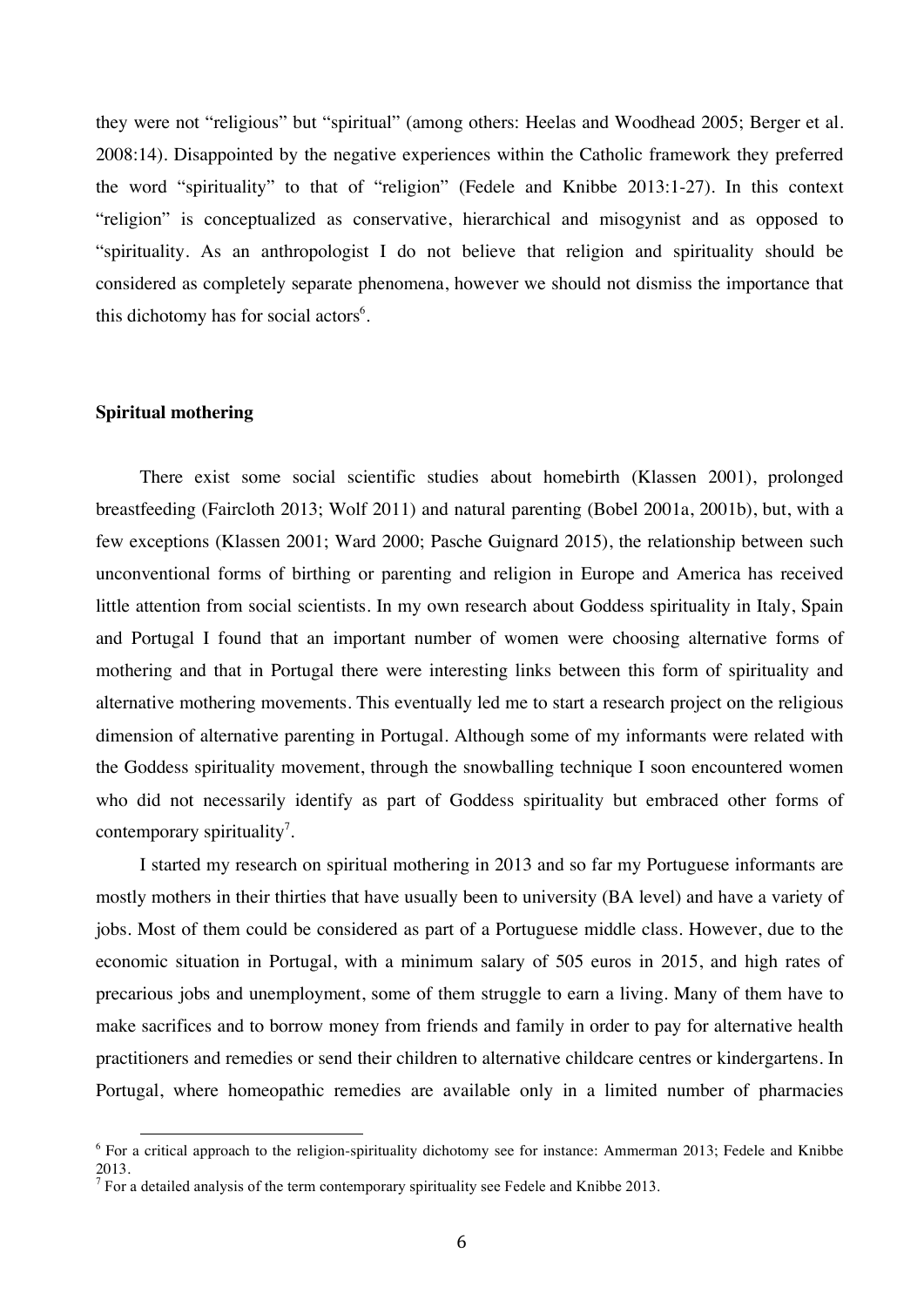(mainly in larger cities) and Waldorf schooling or other forms of alternative schooling are often organised by associations that are not formally recognized by the state, both alternative healing and schooling are expensive alternatives. I heard many women complain that unfortunately these remain "elite choices" that they are forced to take because there is no alternative.

Although during my fieldwork in Portugal I encountered lesbian mothers, their experiences are not specifically addressed in this text and my analysis mainly refers to the experiences of mothers with their "natural" children, born in the context of a heterosexual relationship. Like in Sonia's story that I present below as the central case study for this analysis, many of the mothers I encountered where helped in their pursuit of a spiritual motherhood by their partners or husbands. Although I did interview some fathers, in this article I chose to focus only on the experiences of the mothers.

It is impossible to introduce spiritual mothering within the limits of an article without being reductive. My interlocutors are voracious readers and are used to questioning theories and practices they find in books or hear in workshops and conferences. They create their own bricolage theories according to what works best for them and are always eager to discuss and confront their opinions and findings with others. There is a shared assumption that every baby and every mother are unique and that for this reason every mothering experience will and should be different. For instance if the mother does not feel safe giving birth at home she is encouraged to go to the hospital. Rather than giving a definition of spiritual mothering I therefore prefer here to list the main themes that emerged from my informants' accounts and the main practices related to them.

*Conscious pregnancy*: listen to the changes in one's body taking out as much time as possible to tune into this experience and create a connection with the baby; keep in mind that how the mother feels during pregnancy affects the baby and it is possible that some problems the mother had with her own mother start surfacing at this stage; try to address potentially problematic issues during pregnancy through consciousness work and spiritual healing so that they do not end up being a burden for the baby in the belly and also in the future.

*Natural childbirth:* try to give birth in a place where you feel safe and respected and where there is as little intrusion from doctors or other birth assistants as possible; keep in mind that the great majority of mothers are able to give birth naturally and the midwife or doctor should be a facilitator rather than somebody who knows better than the mother what to do.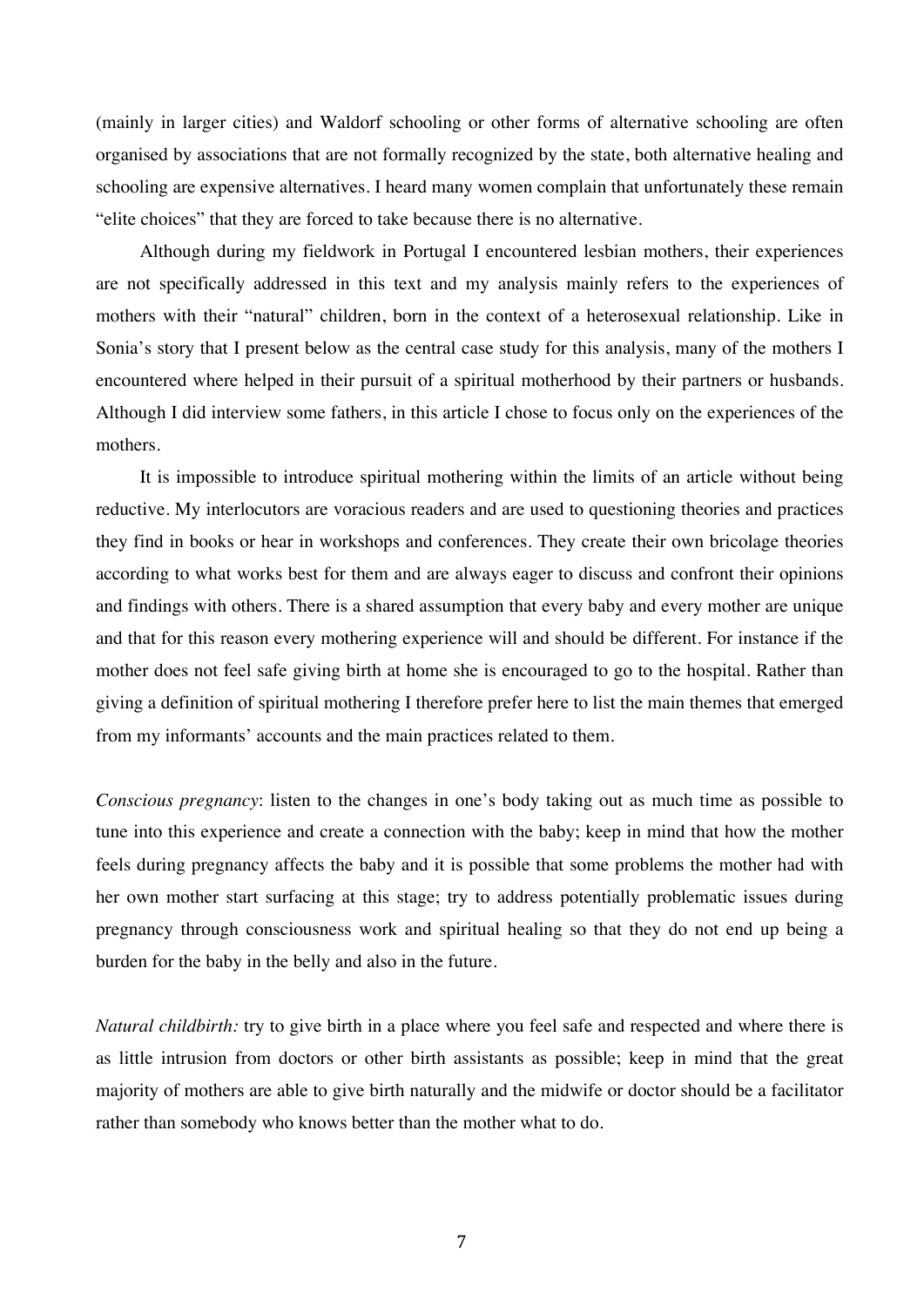*Ritualisation of childbirth*: take some time to honour the birth through rituals that mark this important life passage e.g. burying of the placenta, consumption or creation of a remedy from placental cells; conservation of the umbilical cord; baby blessing.

*Breastfeeding on demand:* intense bonding with the baby fostered by breastfeeding is essential for the mother-child relationship and is an empowering experience for the mother; try to feed on demand.

*Intensive parenting:* spend as much time as possible with your child and keep body-contact as much as possible (e.g. co-sleeping, carrying in a baby-sling, etc.) because the first three years are the most important for the child but also for the mother who is in a state of fusion with the baby and of particular spiritual opening.

One of the most important elements that emerged from the informal conversations I had with women and with those who agreed to have formal interviews, was that they did not want to give away their power to doctors who did not recognize the natural authority of women as mothers and wanted to control both the body of the mother and of the baby. They thought that male doctors had gained too much control over women's bodies in general and on their birthing bodies in particular, thereby alienating women from their bodies. However, like Pamela Klassen (2001) in her research about religion and homebirth in America I found that many of my informants do not refuse biomedical theories and practices completely but carefully pick and choose those elements that can provide them with a feeling of safety and comfort. In this process, doctors who use homeopathy, anthroposophical medicine<sup>8</sup> and other alternative therapies act as mediators between biomedicine and alternative therapies. They usually help the parents to cure their children through alternative medicine but are also willing to prescribe common drugs or antibiotics if they see that the parents do not feel that their baby is safe without them or if the natural remedies do not prove effective.

Only some of the women I encountered would identify as members of Goddess spirituality, however they expressed positive opinions about this religious movement. Most of them had moved

<sup>8</sup> Anthroposophical (or anthroposophic) medicine is a form of alternative medicine that is directly related to anthroposophy, a spiritual philosophy created by Rudolf Steiner (1861–1925). Treatments include the use of anthroposophical remedies but also counseling, massage and exercise. Anthroposophical remedies are ultra-diluted substances similar to those used in homeopathy. The two doctors I met during my fieldwork, who were following most of the women I interviewed, used both homeopathic and anthroposophical remedies. For more details about Rudolf Steiner's life and teachings see Zander 2011. For an analysis of early anthroposophy in Germany until 1945 see Zander 2008.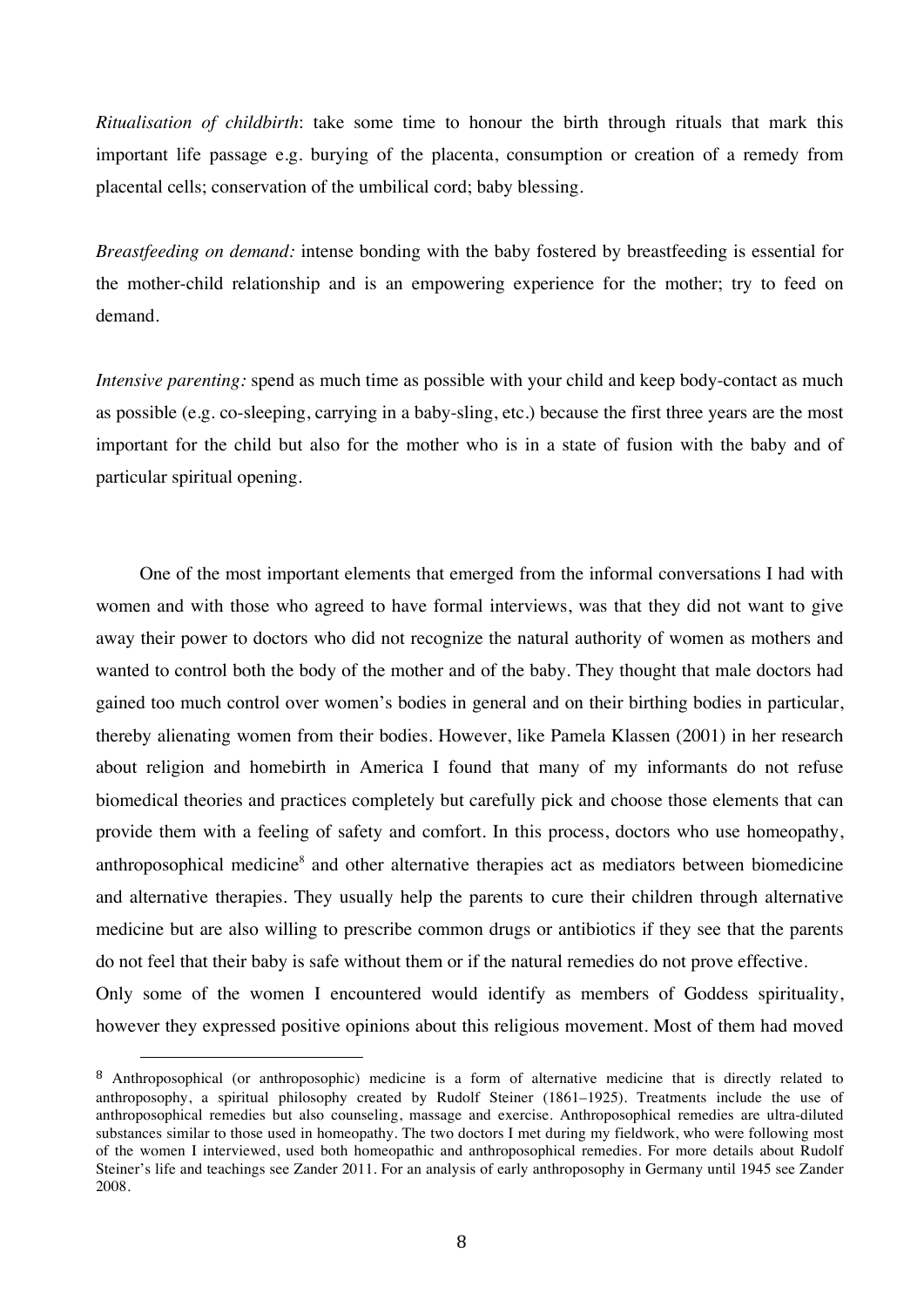away from their Catholic background and were critical of the Catholic Church and of established religions in general. They did not feel the need to form part of another religious organization or to be caught under another label. However, if we consider the bundle of attributes that form part of the polythetic class of Goddess spirituality above, the women I have encountered so far shared most of them. Although to different extents, they all used an energy discourse to describe their feelings and/or choices related to their mothering experiences, emphasizing the importance of following the authority within oneself in order to make empowering choices. Some of them mentioned the Goddess, others referred to Mother Earth (or simply to the Earth) as a central source of nourishment and power, especially for women. Several of them mentioned the importance of recuperating powers and abilities that women had during the first part of the last century, when they still gave birth at home and were assisted by midwives but also to a more distant, matriarchal past (Eller 2000). Most of them created their own rituals like burying the placenta and planting a tree on it or creating a ceremony to bless the baby. Like Sonia below, some of them chose to have their children baptized and in many cases they explained that they did it "for their parents' sake".

Several elements that we find in Sonia's story emerged also in the life narratives of other women. I found Sonia's case particularly relevant because it clearly shows the difficulties faced by women who choose to give birth at home in Portugal and some of the strategies used to overcome them.

#### **Sonia's story**

Sonia is a middle class Portuguese woman in her thirties who has been living according to a macrobiotic diet since several years and is an experienced yoga practitioner. She grew up in Madeira and moved to Lisbon to study engineering at university. Her husband Pedro shares Sonia's lifestyle and they both prefer to rely upon alternative medicine for their health issues (mainly herbal remedies and macrobiotic remedies). When Sonia became pregnant she relied upon the public health system for the regular checkups and ultrasound screenings but kept relying on alternative therapies when she had health issues. She had planned to give birth in a hospital, until, in her  $30<sup>th</sup>$ week of pregnancy, she went for the first time to a homeopathic doctor. He asked her whether she had considered having a home birth, assuring her that her yearlong experience as a yoga practitioner would help her to go through the birthing experience. Sonia remembered having read in a book she bought when she got pregnant that it was important for the woman to give birth in a place where she felt comfortable and safe and as the doctor mentioned to her the possibility of giving birth at home she realized how much better she would feel at home than in a hospital. Still she had many doubts.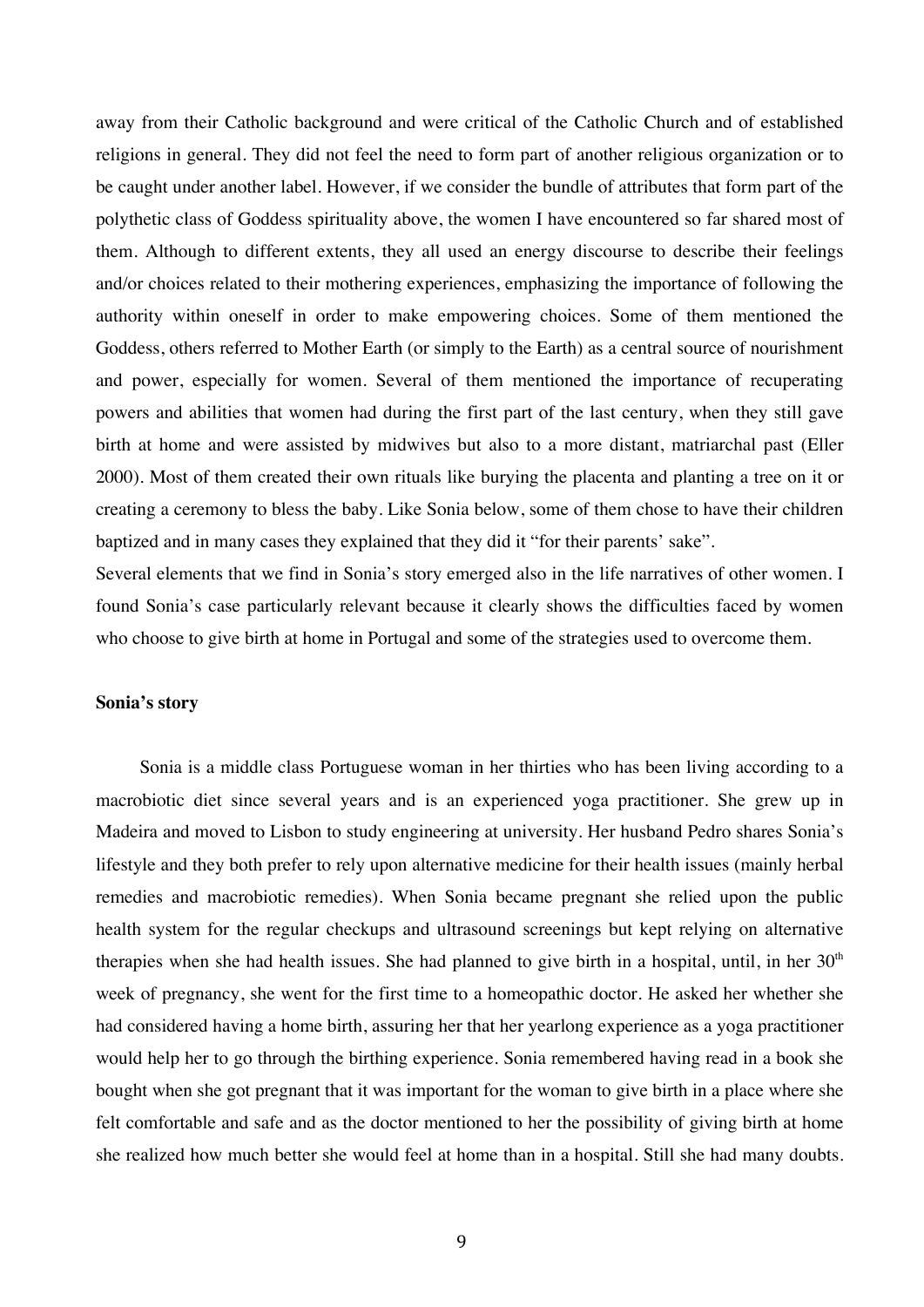She told me that she knew that in Portugal the public opinion considers women who give birth at home as irresponsible and that in case of an emergency doctors and hospitals treat the woman who has tried to give birth at home as a sort of criminal and prevent the midwife to further participate in the birthing process.

Sonia spoke with her yoga teacher whom she considered also as providing spiritual guidance and she remembers him commenting: "well, it is how they did it before". Encouraged by the homeopathic doctor's and her spiritual teacher's positive feedback, Sonia and Pedro opted for homebirth and eventually found a midwife and a doula that would assist them. They decided however that, taking advantage of the fact that both lived away from their respective parents, they would not inform them about this choice. Both felt that their parents would not support them but rather fill them with doubts and fears. Sonia commented: "my due date was in December and I knew that my parents were coming over to visit us for Christmas. I kept telling myself: 'before that date the baby has to be born!'" To Sonia's relief her son Mateo was born at the beginning of December in Sonia and Pedro's apartment on a cold and stormy day in the inflatable pool brought by the doula. The birthing process was long and very painful at some points and Sonia felt that without her yoga training, her "capacity to centre only upon herself" and her "ability to focus only on the aim of birthing on her own at home" she would not have been able to endure the overwhelming pain in the zone of her kidneys. Sonia also perceived the spiritual presence and support of her spiritual teacher and of her yoga group that was gathering to sing mantras just on the late afternoon when Sonia went through the final stages of the birthing process.

The midwife waited for the umbilical cord to stop pulsating and then invited Pedro to cut it. She had Sonia drink some juice with a small piece of the placenta in it to foster the shrinking of the uterus. The rest of the placenta was put into the freezer to be buried some weeks later under a newly planted tree. Sonia told me that she was telling these details about the placenta to me because she knew that she could rely on me but that she did not normally share this information. She was aware that in hospitals birthing women were not allowed to keep the placenta and that the idea of consuming it would be shocking for most people.

 The doula stayed with Sonia until midnight and left the new family once she was sure that Sonia knew how to properly attach Mateo to the breast and then cover her breasts with cabbage leafs to avoid sore breasts.

Sonia was so centred upon giving birth that she did not notice the storm outside and did not even hear that at some point somebody rang the bell. When Pedro opened the door and saw the police in front of him he thought to himself "they are coming because they heard Sonia screaming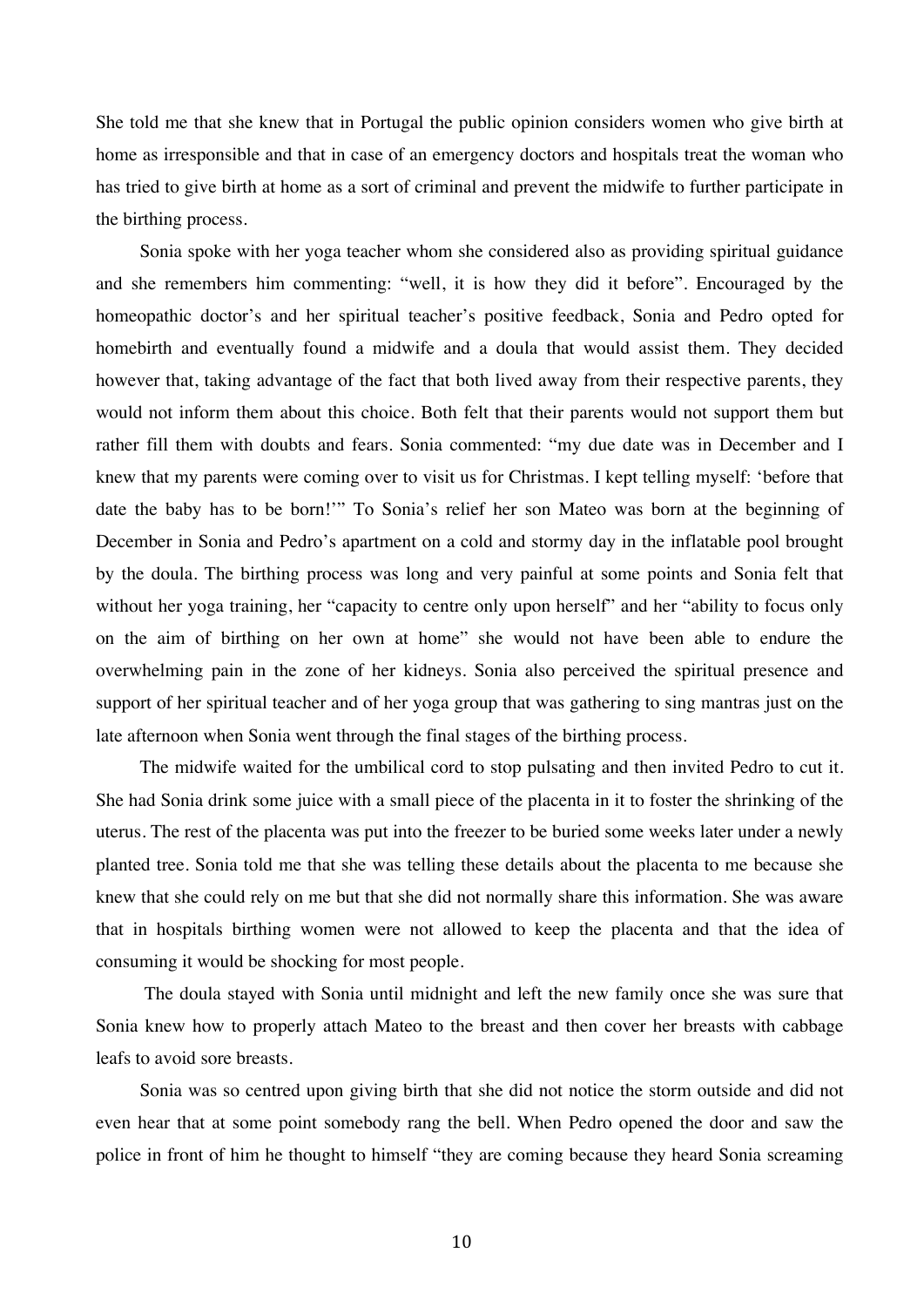and think that here there is somebody killing somebody else!". To his great relief the police was only concerned about the pieces of broken shutters that were falling from the building onto the street because of the strong wind. They left as soon as they discovered that the broken shutters were not those of Pedro and Sonia's apartment.

The day after Pedro and the midwife went to the office in Lisbon where the midwife had already registered another baby whose homebirth she had assisted. However this time the woman at the desk refused to register Mateo and said that she needed a document signed by a doctor who had assisted the birth. For a moment Pedro felt that he would not be able to register his son and thought: "this child does not exist for the world!" (*este menino não existe para o mundo*). After some brainstorming they contacted Sonia's gynaecologist, who was also part of her yoga group, and asked her to produce a document stating that Sonia had been pregnant. Luckily this document was enough to have Mateo registered. Pedro commented: "it was required that a doctor said that he existed!"

When Sonia's and Pedro's parents discovered about the homebirth they were first shocked and quite critical but eventually Sonia perceived that a certain feeling of pride filtered through in her own parents.

#### **Spiritual Mothers challenging the biomedical system**

Previous analyses about homebirth, prolonged breastfeeding and natural parenting in the United States and the UK (e.g. Klassen 2001; Faircloth 2013; Bobel 2001a, 2001b; Wolf 2011) have shown that these theories and practices can be empowering for some women but also put a lot of pressure on them and that alternative mothering choices are not always as "free" as they seem to be. So far I found that my interlocutors felt an enormous responsibility related to their child's wellbeing but also to their own spiritual development but they rarely mentioned the consequences that the choices of spiritual mothering had for their socialization or their career. When I asked them if they considered themselves as feminists many of the mothers I interviewed said that they did not. They explained that feminists had obtained important goals in term of gender equality but that they put too much emphasis on attaining equality on the workplace, dismissing the spiritual dimension of the mothering experience as well as the centrality of close contact between mother and child during the first years. In their discourses these women tended to homogenize feminism and seemed to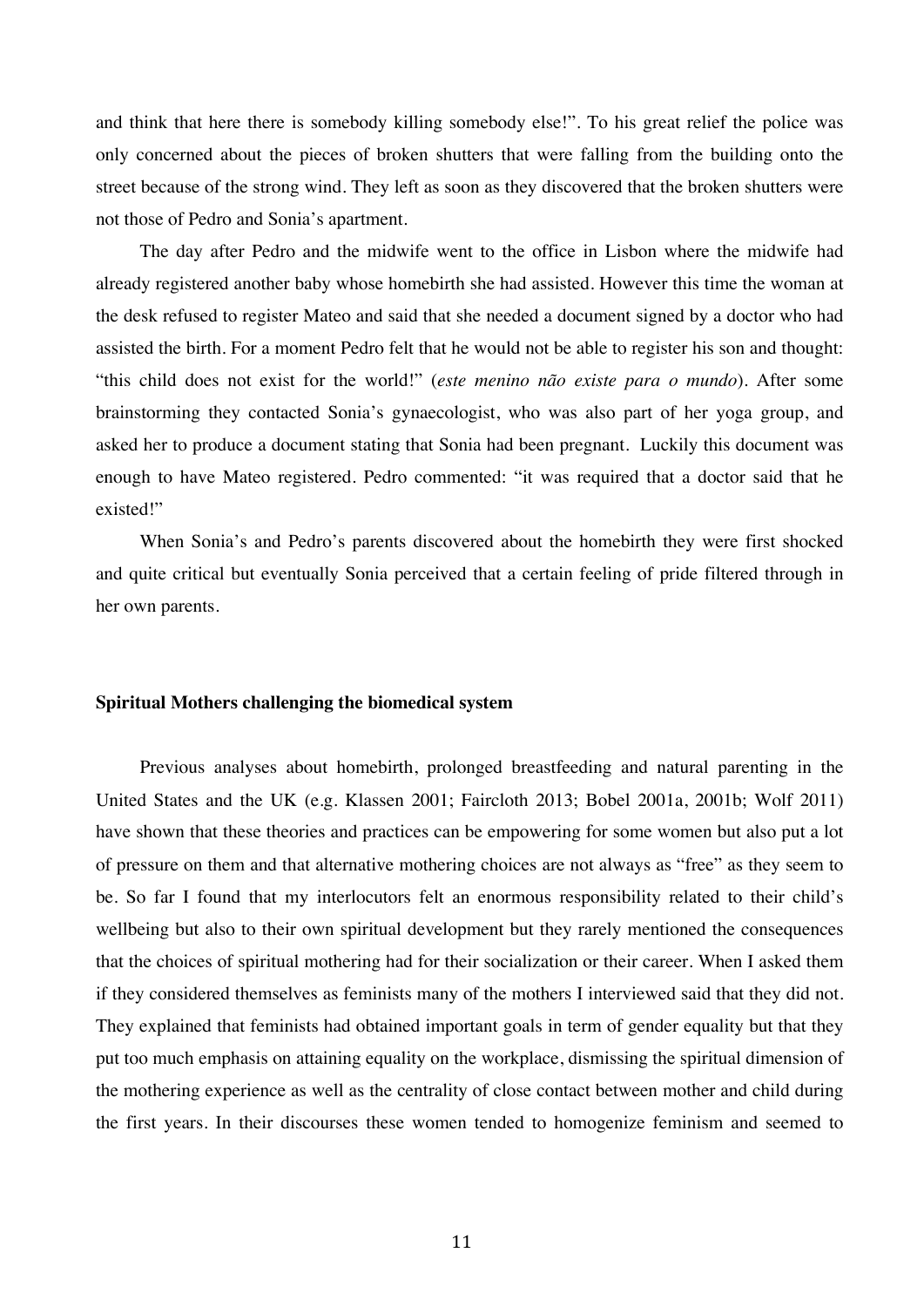ignore recent developments especially related to third wave feminism (see for instance Bobel and Lorber 2010; Budgeon 2011).

The limits of this article do not allow me to discuss in detail some of the topics touched upon in this text such as intensive mothering or the medicalization of birth. However, referring to my ethnographic data and in particular to Sonia's story above, I would like to argue that we should not dismiss discourses about spiritual mothering as those of self-indulgent, middle class Euro-American women, but consider also the political dimension of their claims.

As it emerges from Sonia's account about her struggle to give birth at home and have her son registered, at least in the case of Portugal what seems a personal choice is also a political one. It is political because it has to do with negotiations of power within plural Western societies. This is particularly evident in a country like Portugal where the de-medicalization and the resulting humanization of childbirth as well as the legalization of alternative healing methods are still at their beginnings. My Portuguese interlocutors defend ideas and attitudes that tend to be labelled as dangerous or retrograde in a country such as Portugal, whose citizens are often struggling to prove that their homeland is no longer a rural, traditional, Catholic country.

In Portugal a woman like Sonia who chooses to give birth at home or to cure her child with alternative therapies is easily stigmatized as a "bad mother" by her social milieu and has to give birth in a sort of legal void (White and Schouten 2014). This legal liminality implies among other things that if a woman giving birth at home needs to be rushed to the hospital because of an emergency, she arrives to an emergency room where she is treated almost like a criminal. This was for instance the case of one woman I interviewed whose placenta did not detach properly after giving birth to her son at home. She was welcomed at the hospital with the phrase "why did she not solve this problem at home if she decided to give birth at home?" This mother described the following days at the hospital as a terrible experience.

For my interlocutors, mothering, from conception to breast-feeding and beyond, should be a spiritual experience that fosters the health of mother and child but also their spiritual growth. In this sense the emphasis is not only on the well-being of the baby but also on the importance that mothering has for the well-being and the spiritual development of the mother. Central to Goddess spirituality is the assumption that things need first to take place on a spiritual level before they can then manifest themselves on a material level (Fedele 2014b). In fact some of my interlocutors had been and some still were activists in social movements for the environment, social justice or gender equality, but they often felt that these movements did not bring about real, enduring changes. They thought that change could occur only if you allowed people to perceive and relate to the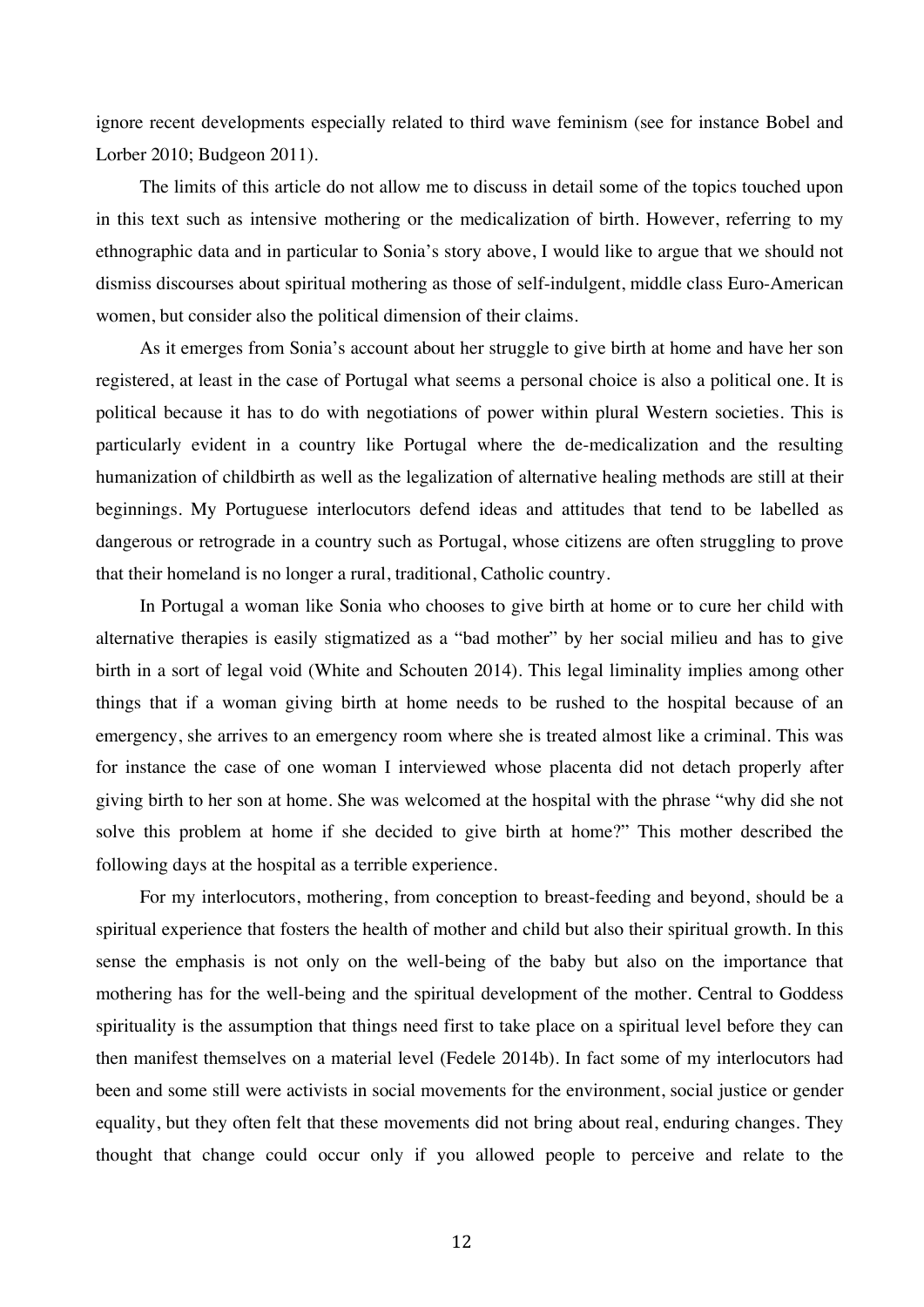surrounding world in a different, more spiritual way. Through this more spiritual approach people could feel connected to their body and perceive it as being interconnected with the surrounding world. As a consequence they would stop harming themselves as well as others and feel the need to take care also of the environment.

For this reason, rather than focussing on political activism, that according to their worldview only deals with the surface of social problems, my interlocutors chose particular mothering practices to obtain changes on a personal and spiritual level. Adapting Klassen's comments on homebirth in America (2001:79), we can say that these women want to "change the world by birthing" and mothering "a new generation in a gentler way". However they do not consider having children as a necessary goal in a woman's life. Many of them found that women could also contribute to making a better world using their reproductive potential in different ways, giving birth to their own creative projects through activities like artwork, writing, workshops but also bakery or gardening.

### **Conclusion**

Throughout this text I have analyzed the theories and practices related to spiritual mothering in Portugal. Spiritual mothers embrace practices such as homebirth or intensive parenting and create their own rituals to celebrate pregnancy and birth. For them pregnancy, childbirth and early childhood represent important spiritual occasions for both mother and child and each woman finds her own way to spiritually mother her children.

I have argued that Goddess spirituality has an important influence on theories and practices related to spiritual mothering. Describing Goddess spirituality as a polythetic class (Prince and Riches 2001; Southwold 1978, Needham 1975) I have shown that many of my informants share several of the attributes that form part of this class, although they do not necessarily consider themselves as part of a Goddess spirituality movement. Portuguese spiritual mothers tend to criticize Catholicism for being androcentric and exclusive and criticize also the medical establishment for being androcentric and eager to control and even dominate women's bodies. They use gender as a central element for religious and social criticism and through their alternative birthing and mothering practices they want to gain back control over their bodies and their babies. However, they do not fully reject biomedicine but adopt a pragmatic approach choosing what works for them. They are what Pamela Klassen called "postbiomedical bodies", because they "continue to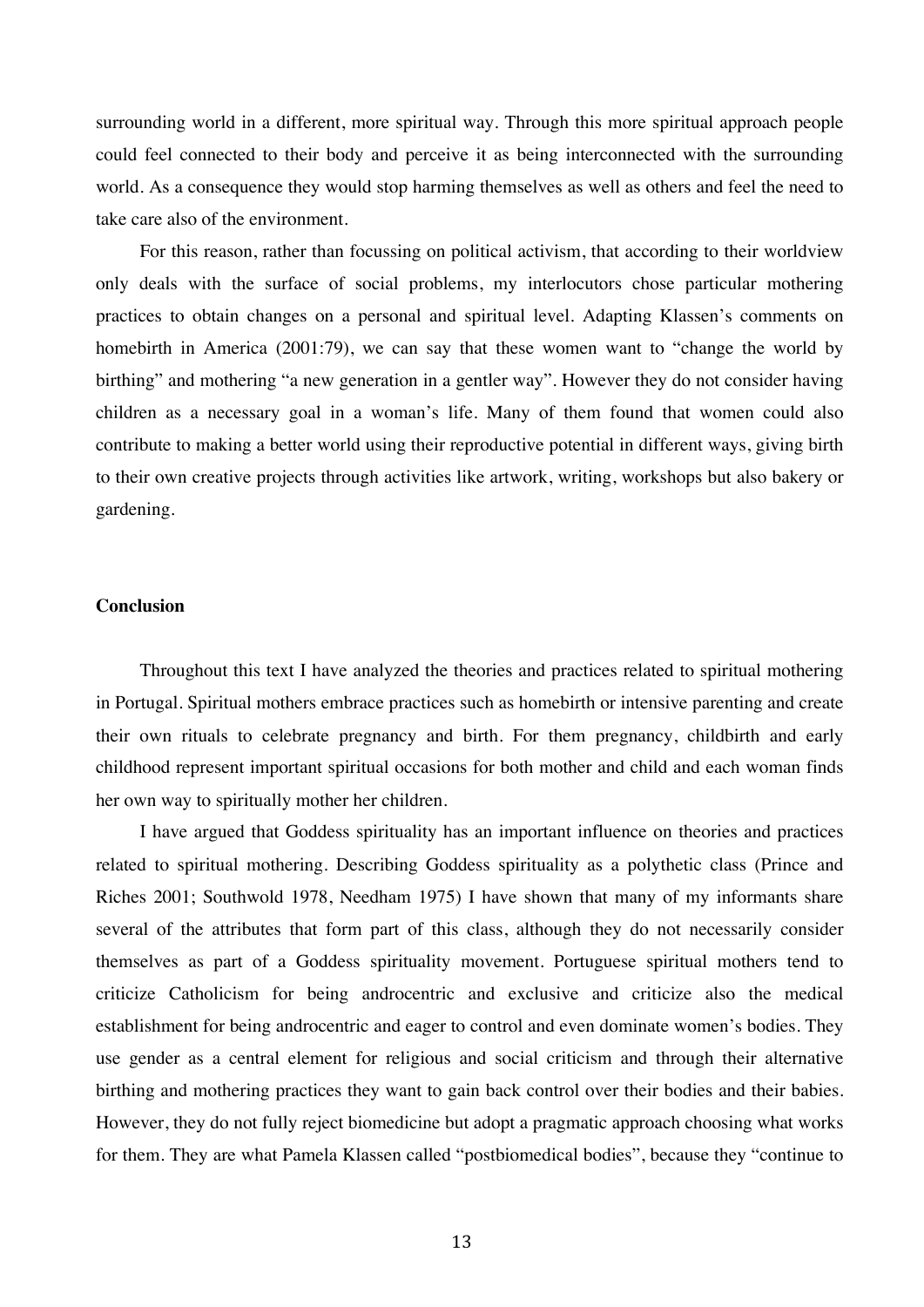rely on some of the dominant biomedical model while simultaneously adopting very different models drawn from religion or from alternative therapies" (2001:xii).

So far I found that my interlocutors rarely question the consequences that the choices of spiritual mothering can have for the mother's socialization as well as her career. However, I have argued that we should not dismiss spiritual mothering as apolitical escapism. Women like Sonia who give birth and mother their children according to their own spirituality make a personal choice that is also political. It is political because in Portugal there is a predominant medical model of birth and early childcare and women choosing homebirth or alternative treatments for their children tend to be labelled as irresponsible by the medical establishment. Referring to Sonia's story I have analysed the difficulties, fears and prejudices she had to face before, during and after homebirth. Because homebirth exists in a sort of legal void in Portugal, Sonia had difficulties to register her son. There was no doctor present at birth who could certify that the child had been born and the midwife's declaration was not considered as legally valid.

In Portugal things are slowly changing, thanks also to the growing efforts of those Portuguese (mainly women) who look for alternatives to the biomedical model (Fedele 2015; Roussou 2014). Thus spiritual mothers illustrate the important role that religious theories and practices play in the process of challenging biomedical models of the body (Klassen 2001) and invite us to reflect upon the possibility that not only the personal, but also the spiritual can be political.

**Acknowledgments**: This working paper is based on a paper presented at the international workshop 'Motherhood, Religions and Spirituality' held at the University of London on 28 June 2013. I am particularly grateful to Gill Rye, Victoria Browne and Sariya Cheruvallil-Contractor and to Rachel Jones who acted as a discussant and provided important feedback not only for this text but also for future ones. My colleagues at the Institut de Sciences Sociales des Religions Contemporaines of the University of Lausanne offered interesting suggestions during a short visit funded by the Swiss National Foundation. I am particularly grateful to Irene Becci, Jörg Stolz, Pierre-Yves Brandt, Monika Salzbrunn, Manéli Fahramand, Alexandre Grandjean and Sybille Rouiller. Marika Moisseeff and Marilène Vuille also provided useful insights. The research for this article was funded by FCT, the Portuguese Foundation for Science and Technology [PEst-OE/SADG/UI4038/2014].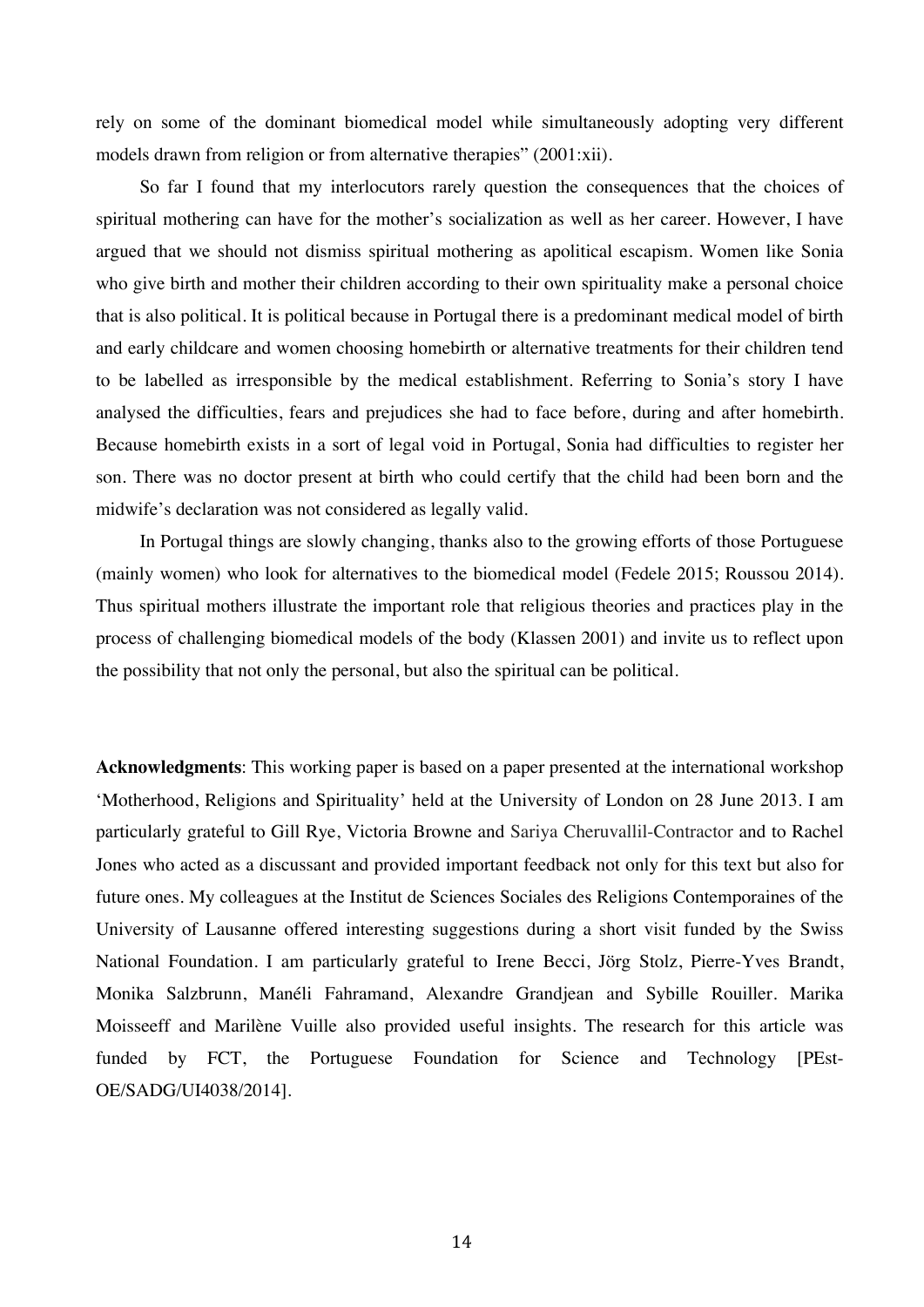- Aitamurto, Kaarina, and Scott Simpson, eds. 2014. *Modern Pagan and Native Faith Movements in Central and Eastern Europe*. Durham: Routledge.
- Ammerman, Nancy. 2013. 'Spiritual but not Religious: Beyond Binary Choices in the Study of Religion', *Journal for the Scientific Study of Religion* 52 (2), 258-278.
- Berger, Helen A. 1999. *A Community of Witches: Contemporary Neo-paganism and Witchcraft in the United States*, Studies in Comparative Religion, Columbia, S.C: University of South Carolina Press.
- Berger, Helen A. 2003. *Voices from the Pagan Census: a National Survey of Witches and Neo-pagans in the United States*, Studies in Comparative Religion. Columbia, S.C: University of South Carolina Press.
- Bobel, C. 2001a. 'Bounded Liberation: A Focused Study of La Leche League', Gender & Society 15, 131-152.
- Bobel, Chris. 2001b. *Paradox Of Natural Mothering*. 1 edition. Philadelphia, PA: Temple University Press.
- Bobel, Chris and Lorber, Judith. 2010. *New Blood: Third-Wave Feminism and the Politics of Menstruation*. New Brunswick, N.J: Rutgers University Press.
- Budgeon, Shelley. 2011. *Third-Wave Feminism and the Politics of Gender in Late Modernity*. Houndsmill, Basingstoke, Hampshire ; New York: Palgrave Macmillan.
- da Silva Santos, Mário J. D. 2012. 'Nascer em Casa: A desinstitucionalização reflexiva do parto no contexto português', master thesis, Lisbon University Institute.
- Eller, Cynthia. 1993. *Living in the Lap of the Goddess: The Feminist Spirituality Movement in America*, Boston: Beacon Press
- Eller, Cynthia. 2000. *The Myth of Matriarchal Prehistory*, Boston: Beacon Press.
- Faircloth, Charlotte. 2013. *Militant Lactivism?: Attachment Parenting and Intensive Motherhood in the UK and France*, Fertility, Reproduction and Sexuality v. 24, New York: Berghahn Books.
- Fedele, Anna. 2015. "The Goddess Movement in Spain and Portugal and the Quest for Authenticity", in: *Modern Pagan and Native Faith Movements in Europe: Colonial and Nationalist Impulses*, Kathryn Rountree ed. EASA Series, Oxford and New York: Berghahn, .
- Fedele, Anna. 2014a "Reversing Eve's Curse. Mary Magdalene Pilgrims and the Creative Ritualization of Menstruation", *Journal of Ritual Studies,* 28.2, 497-510.
- Fedele, Anna. 2014b "2012, the Environmental Prophecy that Could not Fail", *Religion and Society: Advances in Research,* Vol. 4, 167-175.
- Fedele, Anna. 2013a. *Looking for Mary Magdalene: Alternative Pilgrimage and Ritual Creativity at Catholic Shrines in France*. Oxford Ritual Studies. New York: Oxford University Press.
- Fedele, Anna. 2013b. "The Metamorphoses of Neopaganism in Traditionally Catholic Countries in Southern Europe", in: *Sites and Politics of Religious Diversity in Southern Europe*, Blanes Ruy L. and Mapril José eds., Leiden: Brill, 51-72.
- Fedele, Anna, and Kim Knibbe, eds. 2013. *Gender and Power in Contemporary Spirituality: Ethnographic Approaches*. Routledge.
- Heelas, Paul, and Linda Woodhead. 2005. *The Spiritual Revolution: Why Religion Is Giving Way to Spirituality*, Oxford: Wiley-Blackwell.
- Hutton, Ronald. 1999. *The Triumph of the Moon: a History of Modern Pagan Witchcraft*. Oxford ; New York: Oxford University Press.
- Klassen, Pamela E. 2001. *Blessed Events: Religion and Home Birth in America*, Princeton Studies in Cultural Sociology, Princeton: Princeton University Press.
- Luhrmann, T. M. 1989. *Persuasions of the Witch's Craft: Ritual Magic and Witchcraft in Present-day England*, Oxford, UK: B. Blackwell.
- Magliocco, Sabina. 2004. *Witching Culture: Folklore and Neo-paganism in America*. Contemporary Ethnography, Philadelphia, Pa: University of Pennsylvania Press.
- Needham, Rodney. 1975. "Polythetic Classification: Convergence and Consequences." *Man*, New Series, 10 (3): 349– 69.
- Pasche Guignard, Florence. 2015. "The In/Visibility of Mothering Against the Norm in Francophone Contexts: Private and Public Discourses in the Mediation of 'Natural Parenting.'" *Canadian Journal of Communication* 40 (1). http://cjc-online.ca/index.php/journal/article/view/2893.
- Pike, Sarah M. 2001. *Earthly Bodies, Magical Selves: Contemporary Pagans and the Search for Community*, Berkeley: University of California Press.
- Pike, Sarah M. 2004. *New Age and Neopagan Religions in America*, Columbia Contemporary American Religion Series, New York: Columbia University Press.
- Riches, David, and Prince, Ruth, eds. 2001. *The New Age in Glastonbury: The Construction of Religious Movements*. Berghahn Books.
- Rountree, Kathryn, ed. 2015. *Contemporary Pagan and Native Faith Movements in Europe: Colonialist and Nationalist Impulses*. New York: Berghahn Books.